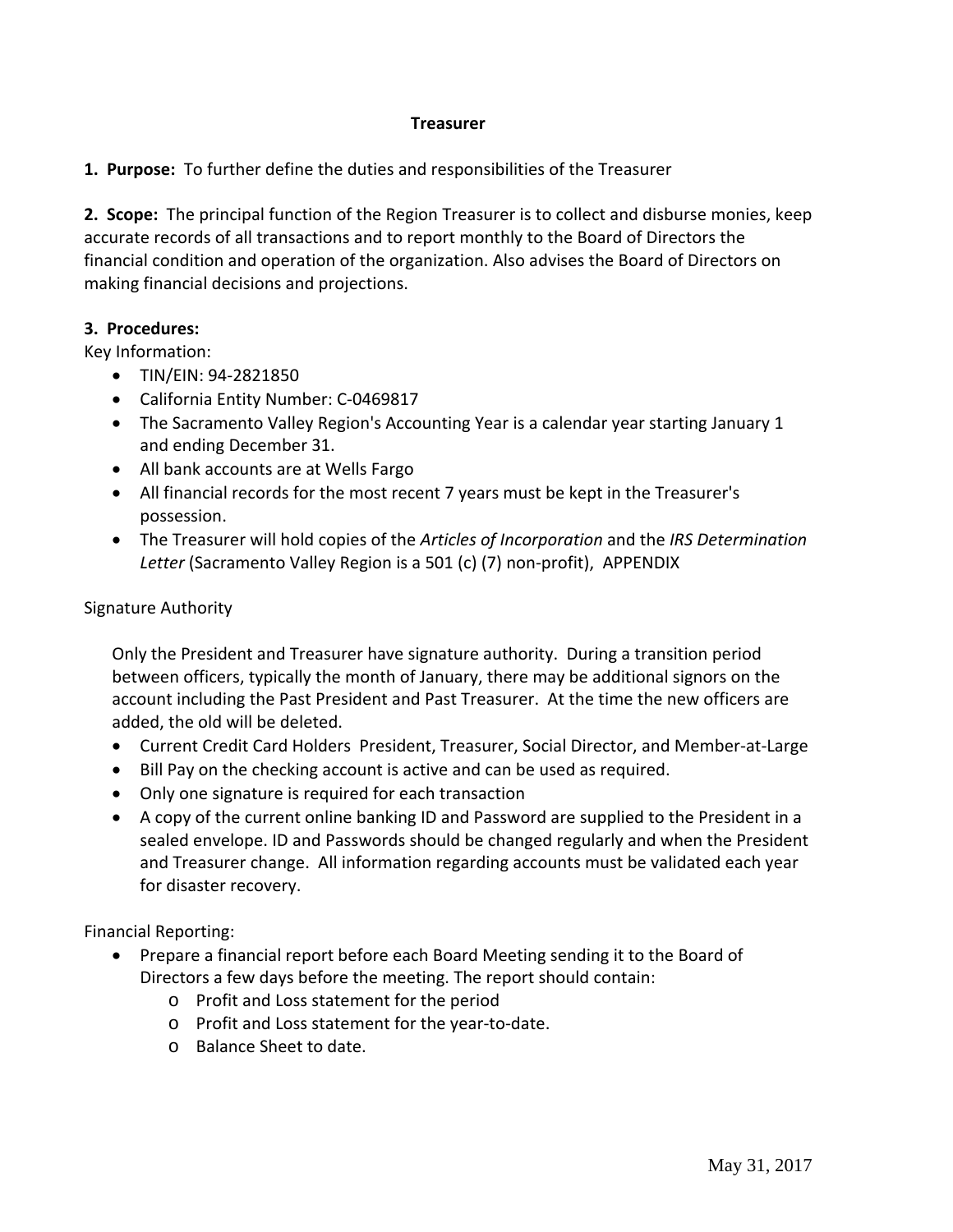- $\circ$  A narrative which contains key information from the three statements: banking totals, income for the period and year, total assets, major period expenses and incomes. This narrative also includes reporting on closed and unclosed events.
- o A closed event is one that all revenues and expenditures have been posted the accounting records. The event chair should agree that all receipts and disbursements are completed. An unclosed event is one that has receipts, deposits or expenditures that are outstanding.
- $\circ$  The narrative should also note any unusual financial events with explanations as well as items for Board discussion.
- o Job Profitability Summary ‐ Any event with a deposit should be included in the unclosed event category ‐ even between years.
- Keep an up to date record of sponsor/advertiser activities including payments, ad and web placements, and notations for specific situations.
- Keep an up to date record of monies collected and earmarked for donation to our charity at the end of the year.
- Keep an up to date record of monies collected and earmarked for Share the Wealth.
- Annually publish in the Drifter , or other communication, a full report on the financial status of the Region.
- Once per year, at the end of the fiscal year, work with the Financial Review Committee (Executive Committee) to review the "books". The past president will handle the appointment of a member‐at‐large to do this review.
- Provide another column in our financial reports to show year to date actuals compared to budget effective 1/1/2018.

## Budgeting

- Preliminary Budget ‐ based on prior year's results, adopted at January meeting as Preliminary. The preliminary budget should be presented at the November board meeting as a preliminary budget.
- Annual Estimated Budget annual estimated budgets submitted by BOD by the February Board meeting. Annual plan to be reviewed and approved by not later than March Board meeting. Reporting on Budget ‐ Quarterly prepare (July and October ) for the Board a full financial report with commentary regarding the Budget, Actual versus Estimated.

Accounting Methods:

- The "books" are kept using QuickBooks Pro which will be updated as necessary.. Cloud backup must be maintained using Carbonite and a thumb drive. There should be a minimum of 13 backups per year. One per month and one yearly close.
- The books will be kept using the Cash method.
- The current Chart of Accounts will be attached to this document in the Appendix.
- All receipts are to be maintained in a file in an orderly fashion. It is has been the practice to keep all transactional receipts and statements in a large annual binder utilizing monthly "slash pockets".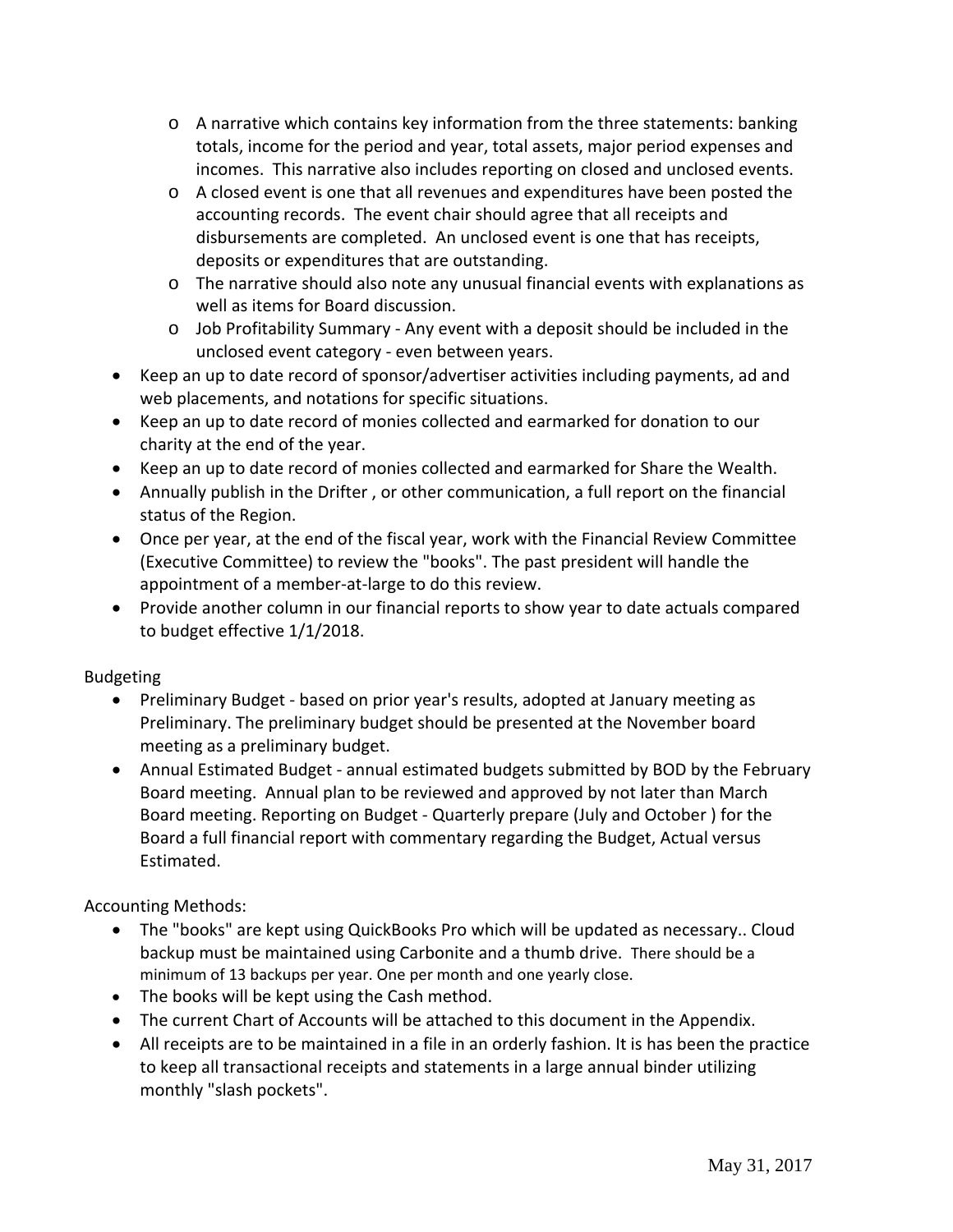The bank accounts are to be reconciled monthly when the bank statements are received. Monthly bank statements are to be retained in the records.

Repeating Transactions:

- All credit card monthly statements are mailed to the Post Office Box.. The Treasurer will pay all credit card bills each month in a timely manner.
- Periodically all "reward points" awarded to the four credit cards are consolidated and redeemed for cash to be deposited in the checking account.
- During Autocross season a check to the Stockton Fairgrounds is prepared in anticipation of each event and mailed to the Fairgrounds a few days before the event.
- A quarterly rebate from National is directly deposited into the Region's checking account. This deposit is to be entered into QuickBooks. Reimbursements to members for cash outlays on behalf of the Region are to be paid upon receipt of suitable documentation (receipts and explanation). As a courtesy to the members reimbursements should be turned around in no more than 48 hours.
- Deposit all checks to the Region in the checking account.
- Work with the Region Advertising Manager to invoice and collect annual sponsorship funds.
- Work with Autocross and Concours chairs to invoice and collect annual sponsorship funds through the Niello Porsche liaison

## Paypal

Income from Paypal which are payments from Autocross entrants are deposited into the Wells Fargo bank account net of fees. The Treasurer should detail the transactions that are contained in the deposit. The detail should be kept in a spreadsheet so that the accounting records have a copy of the detailed transactions which were included in the deposit. The income should be posted as income and the fees should be posted as an expense. It should not be netted.

The Registrar for Autocross and Autocross Chair should receive a copy of the detail.

## Refunds

The treasurer shall process all refund requests that meet the club's cancellation policy in a timely manner.

Federal and State Requirements:

- Federal form 990 Tax Forms are to be filed each year before May 15. The total amount of transactions for the year determines the form to be filed.
- State form 199 "California Exempt Organization Annual Information Return" is to be filed with the Franchise Tax Board before May 15 each year. The total amount of transactions for the year determines the form to be filed.
- California and Federal rules can be different and filing requirements should be checked every year for both State and Federal.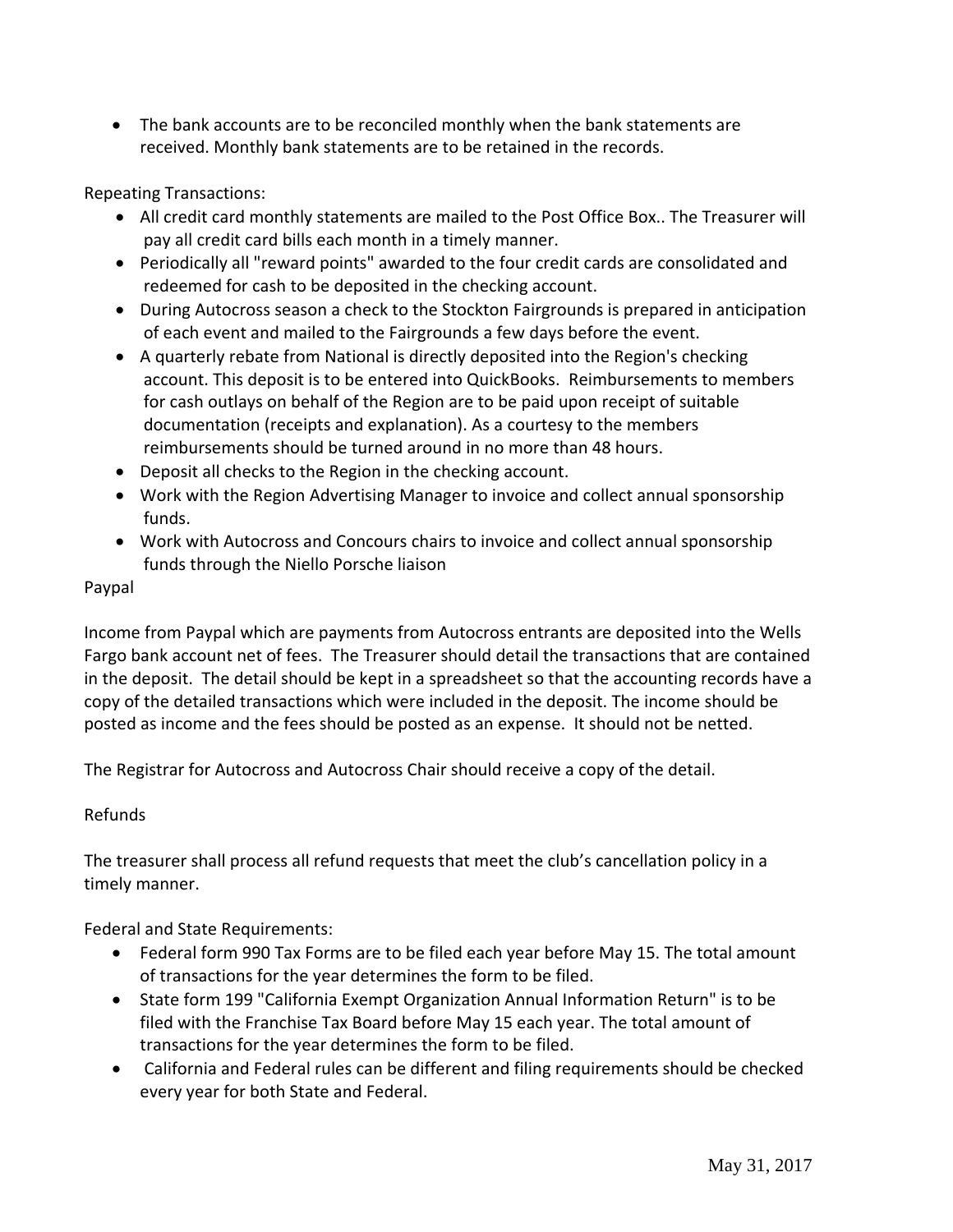- Autocross participants from other clubs are considered "Event Members" ‐‐ their entry fee also pays for a one day membership in the Sacramento Valley Region. In as such, any profit from such transactions are not considered Unrelated Business Income.
- UBIT (Unrelated Business Income Tax) is due according to the Federal and State Laws primarily from sales of advertising in the newsletter and interest from banks.
- The Treasurer should ensure and advise the BOD of the compliance with the rules to retain non‐profit status. At a minimum annually and preferably quarterly as part of the Budget review in July and October.

## Statement of Information SI‐100

- Domestic nonprofit corporations and all limited liability companies must file a statement every two years. **Filing tip for entities that must file every two years:** If the entity's year of incorporation, registration, formation, or conversion was an even numbered year, file every even numbered year. If the year of incorporation, registration, formation, or conversion was an odd numbered year, file in every odd year.
- Sacramento Valley Region will need to file again in April 2018. http://www.sos.ca.gov/ Copy of last filing is in the Appendix.

## Electronic Assets and Computer

- Maintains record of location and passwords of licenses of software
- Cloud Storage (name of account and how paid)
- Carbonite paid annually
- Login credentials are provided to the President (see bank accounts above)
- The club treasurer is provided a club owned laptop computer for the use of club financial record keeping only.
- The treasurer is responsible for timely update of software that is used for the purpose of keeping and maintaining the club's financial records.
- password change at term limits
- security updates

## Deposits for Dinners, Tours, Events

- The Treasurer is involved and often takes the lead in contract negotiations with various event venues; i.e. restaurants, hotels, etc.
- The Region utilizes both a conventional checkbook and QuickBooks computer checks (preferred). Ensure that there is an adequate quantity of both types of checks on hand.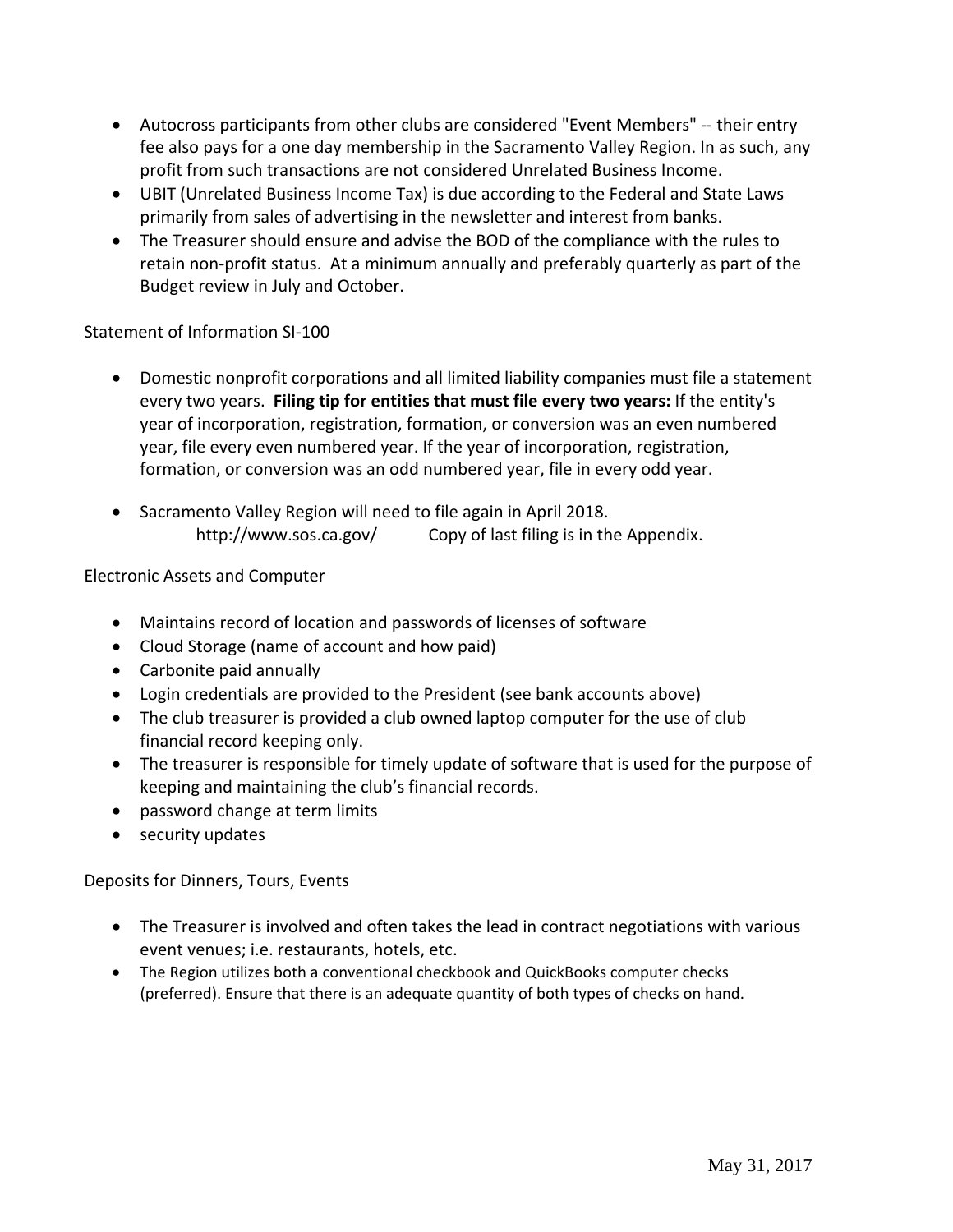### APPENDIX

- 1. Articles of Incorporation
- 2. Federal Non‐Profit Determination Letter
- 3. Chart of Accounts 2017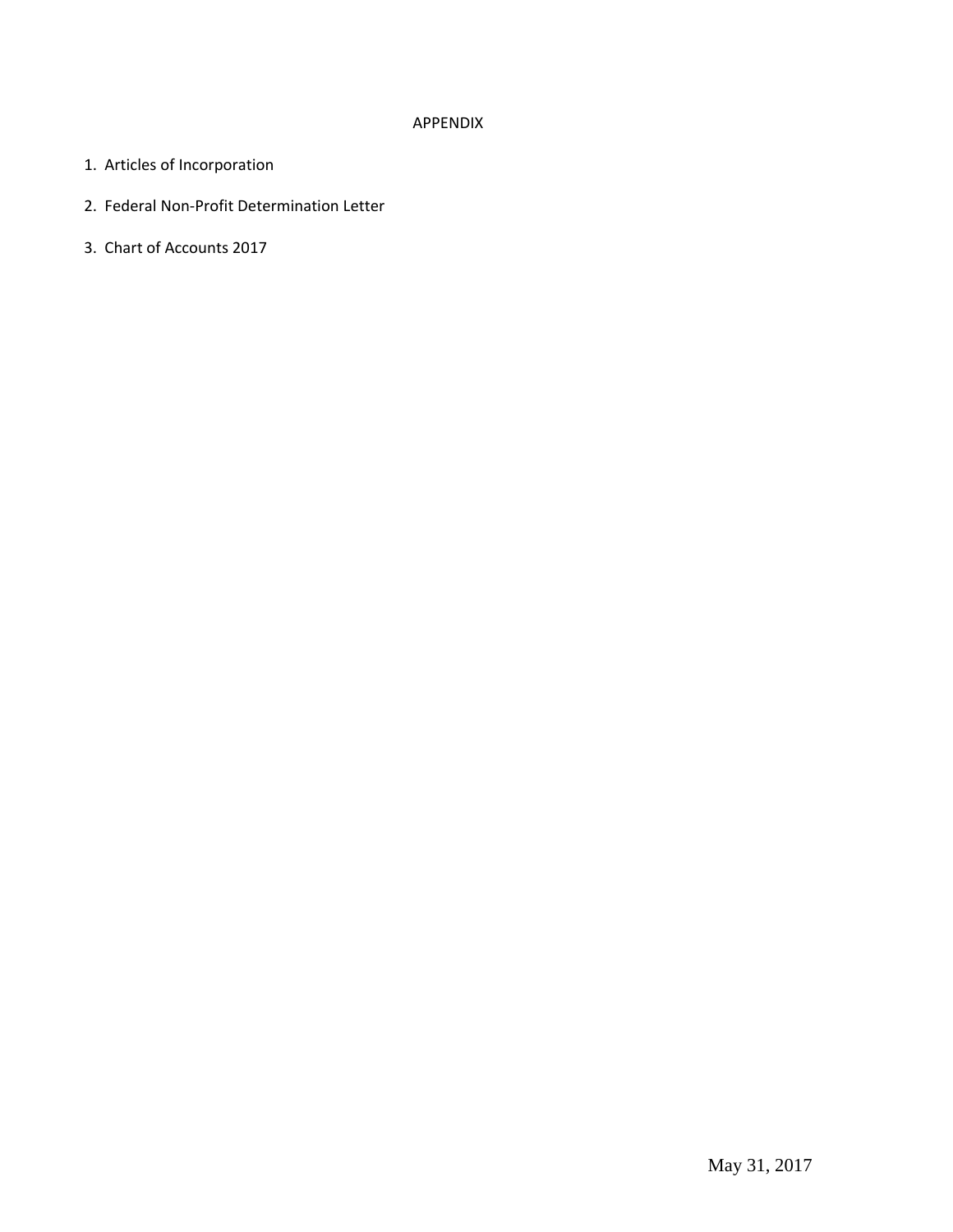#### ARTICLES OF INCORPORATION

0F

#### PORSCHE CLUB OF AMERICA, SACRAMENTO VALLEY REGION

FILED

40817

nede ar Wir Baarstary af Sugg.<br>A<sup>f ska</sup> Date af Caidwras APH 3 0 1964 ftaar a

のまいには のかの

 $\mathbf{r}$ 

The name of this corporation shall be PORSCHE CLUB OF AMERICA, SACRAMENTO VALLEY REGION.

II

The purposes for which this corporation is formed are: (a) The specific and primary purposes are the furtherance and promotion of the following:

The highest standards of courtesy and safety on the  $\mathbf{1}$ . roads.

2. The enjoyment and sharing of good will and fellowship engendered by owning a Porsche and engaging in such social or other events as may be agreeable to the membership.

3. The maintenance of the highest standards of operation and performance of the Marque by sharing and exchanging technical and mechanical information.

4. The establishment and maintenance of mutually beneficial relationships with the Porsche Dealers and Porsche Works to the end that the Marque shall prosper and continue to enjoy its unique leadership and position in sports car annals.

5. The interchange of ideas and suggestions with other Pormshe Clubs throughout the world, and in such co-operation as may be desirable.

6. The establishment of such mutually co-sperative relationships with other Sports Car Clubs as may be desirable.

(b) The general purposes and powers are:

1. To engage in any business related or unrelated to thom described in clauses 1, 2, 3, 4, 5, and 6 of this article

 $-1-$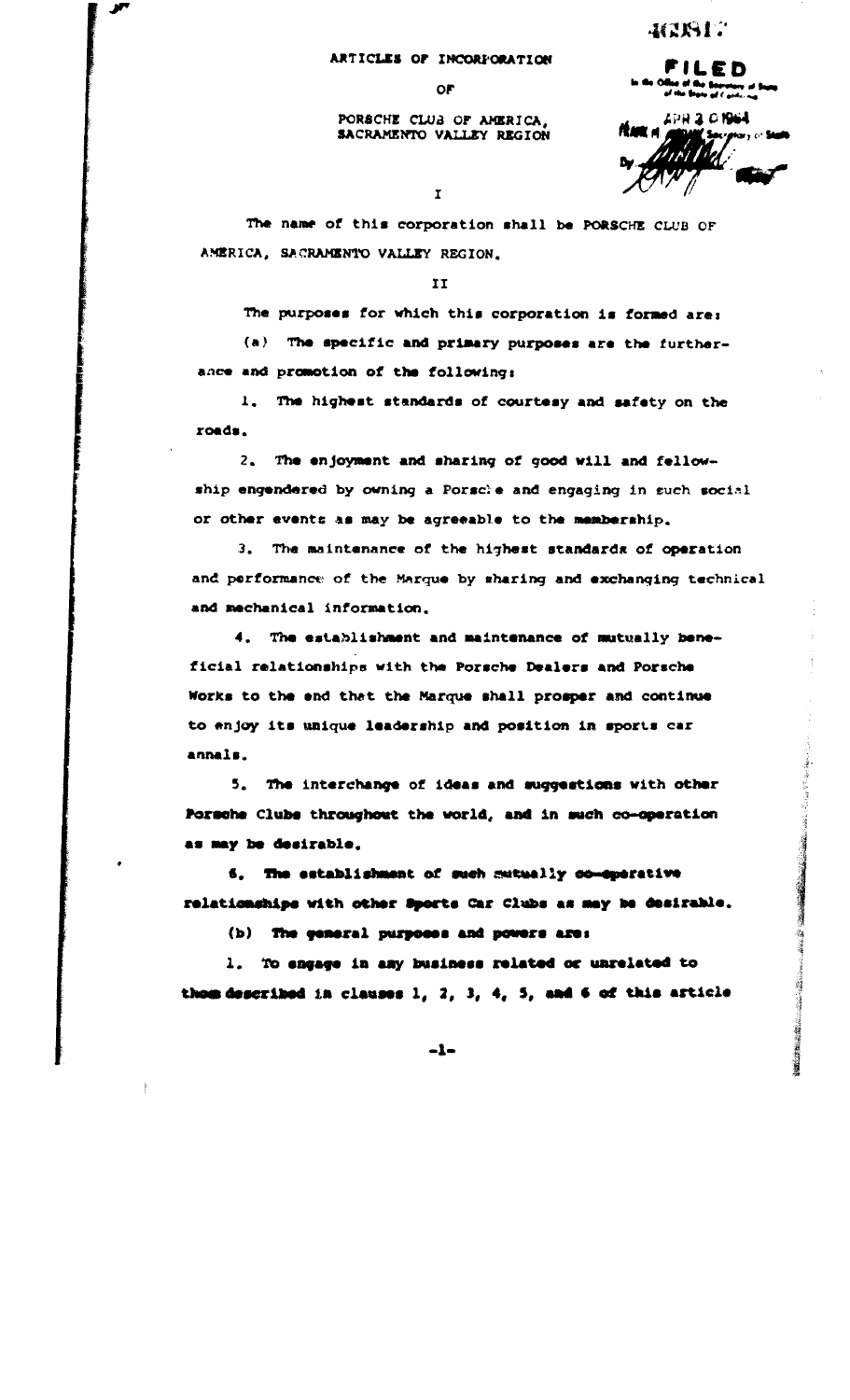second and from time to time authorized or approved by the Board of Ulrectors of this Corporation.

2. To have and exercise all rights and powers from time to time granted to a corporation by law.

III.

This Corporation is organized pursuant to the Seneral Non-Profit Corporation Law of the State of California.

IV

v.

The county in this state where the principal office for the transaction of the business of this corporation is located is Sacramento County.

 $\sigma$ 

The names and addresses of the persons who are to act in the capacity of cirectors until the selection of their successors are:

| NA ME                           | <b>ADDRESS</b>                                                       |  |
|---------------------------------|----------------------------------------------------------------------|--|
| DAVID WERNER, President         | 4620 Marconi Avenue<br>Apartment No. 21<br>Sacramento 21, California |  |
| JOHN E. MEUNIER, Vice-President | 4511 Minnesota Avenue<br>Fair Oaks, California                       |  |
| SANDRA OCHSNER, Secretary       | 5527 E Street<br>Sacramento 19, California                           |  |

VI

The authorized number and qualifications of members of the corporation, the difference classes of membership, if any, the property, voting and other rights and privileges of members, and their liability to dues and assessments and the method of collection thereof, shall be as set forth in the By Laws.

### VII.

This corporation is one which does not contemplate pecuniary gain or profit to the members thereof and it is organized solely for nonprofit purposes. Upon the winding up and dissolution of this corporation, after paying or adequately providing for the debts and obligations of the

 $-2-$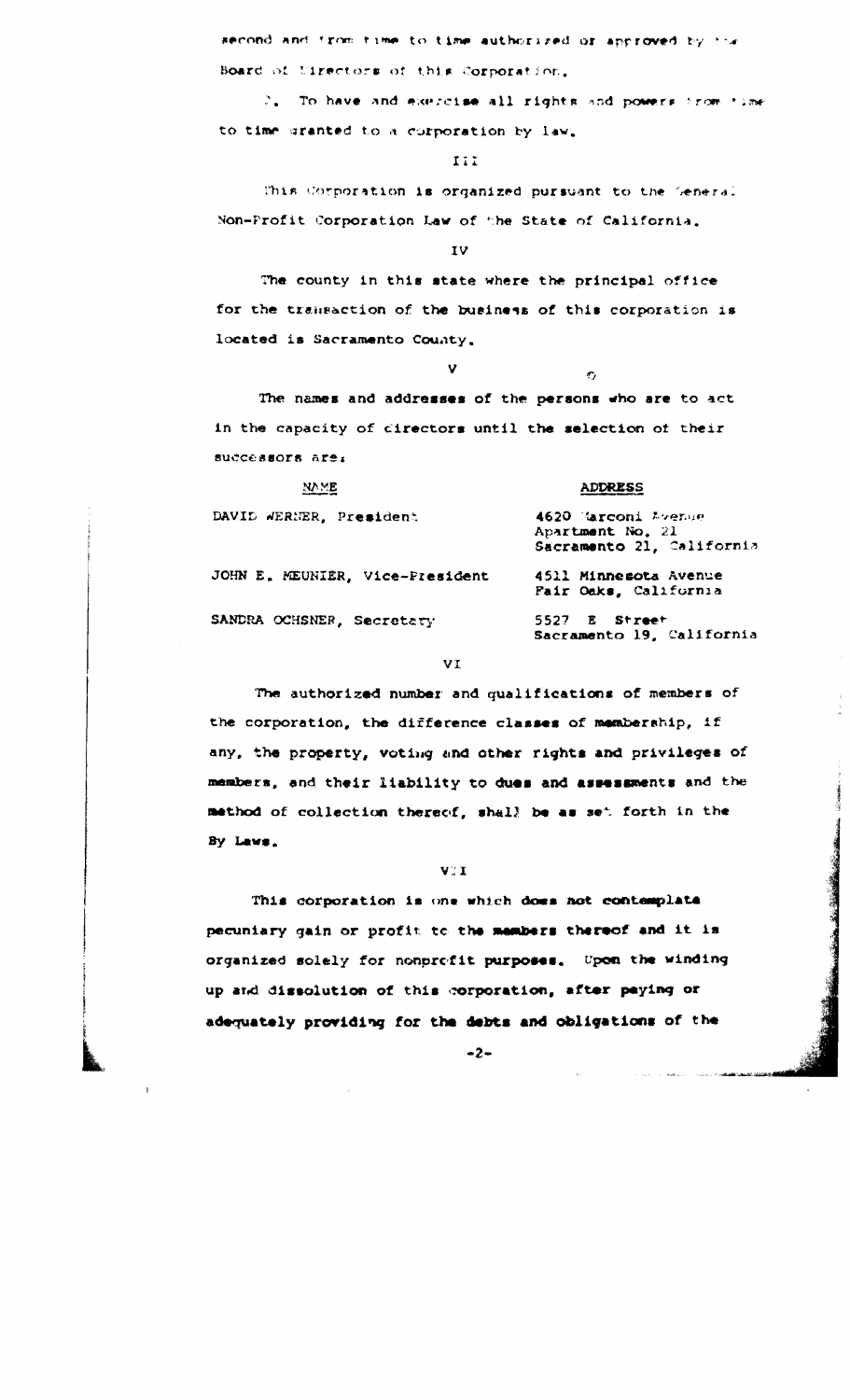Corporation, the remaining assets shall be distributed to a nonprofit fund, foundation or corroration, which is organized and operating exclusively for charitable, educational, religious and/or scientific purposes and which has established its taxexampt status under Section 501 (c) (3) of the Internal Revenue Code. If this Corporation holds any assets on trust, such assets shall be disposed of in such manner as may be, directed by decree of the Superior Court of the county in which this Corporation's principal office is located, upon petition therefor by the Attorney General or by any person concerned in the liquidation.

#### VIII

The name of the unincorporated association which is being incorporated is PORSCHE CLUB OF AMERICA, SACRAMENTO VALLEY REGION.

IN WITNESS WHEREOF, the undersigned, being the President and the Secretary, respectively, of the PORSCHE CLUB OF AMERICA, SACRAMENTO VALLEY REGION, the unincorporated association which is being incorporated hereby, have executed Articles of Incorporation this 2 day of March, 1964.

Raved Wews

Camero de Comercio

STATE OF CALIFORNIA COUNTY OF SACRAMENTO

**ANGERSHA** 

On this \_\_\_\_\_\_\_\_\_\_\_\_\_\_ day of March, 1964, hefore me, California, with principal office in Sacramento County,

-86

 $m3m$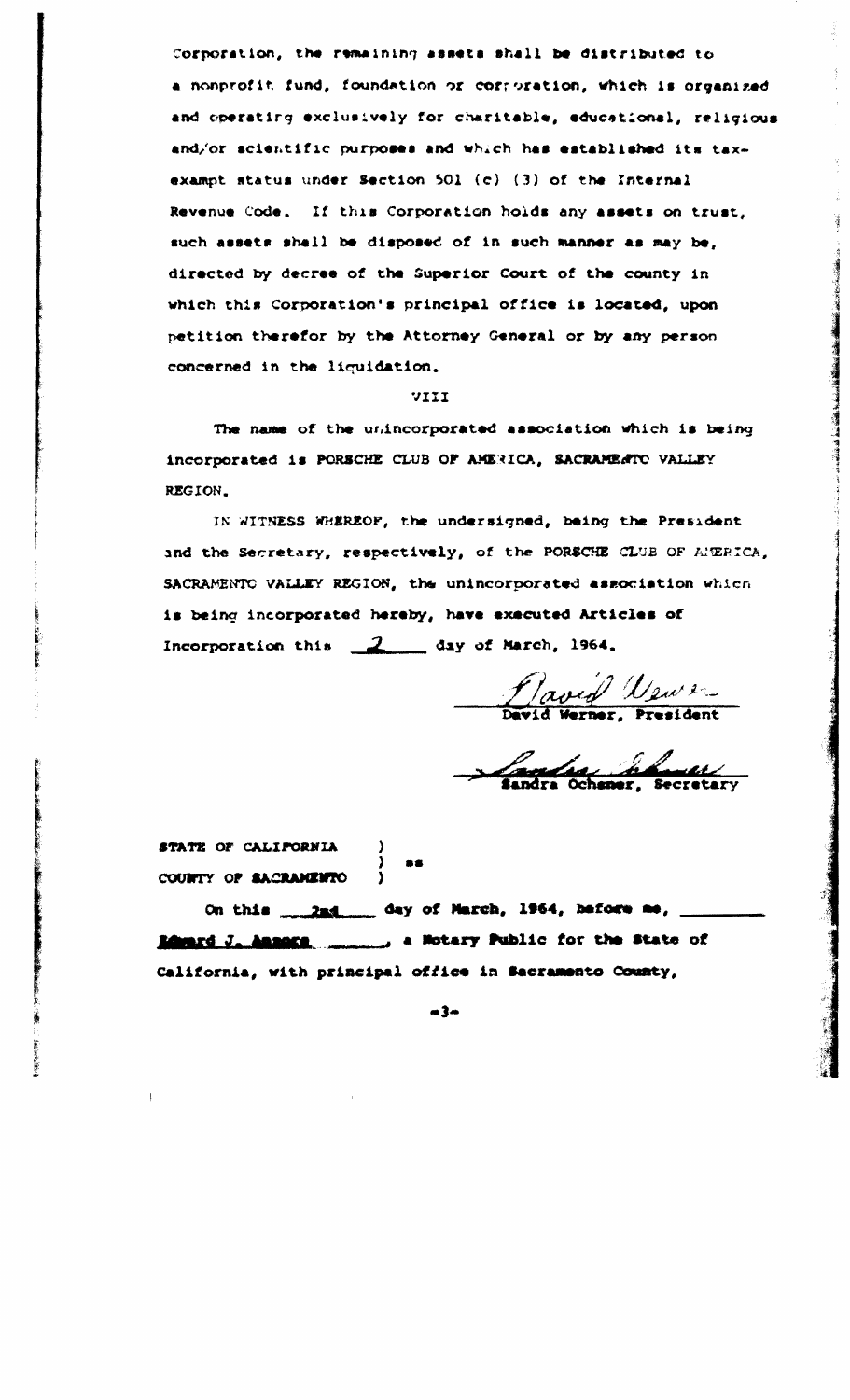personally appeared UAV.D WERNER and SANDRA OCHSNER, known to me to be the persons whose n mes alm subscribed to the within Articles of Incorporation, and acknowledged to me that they exacuted the same.

IN WITHESS WHEREOF, have hereunto set my hand and affixed my official seal on the day and year first above written.

Notary Public 1 County of Sacras of California **APPIDAVIA** STATE OF CALIFORNIA  $\mathbf{a}$ COUNTY OF SACRAMENTO  $\lambda$ 

DAVID WERNER and SANDRA OCHSNER, being first duly sworn, each for himself, deposes and says:

That DAVID WERNER is the President and that SANDRA OCHSNER is the Secretary of PORSCHE CLUB OF AMERICA, SACRAMENTO VALLEY REGION, the unincorporated association mentioned in the foregoing Articles of Incorporation; that said association has duly authorized its incorporation and has authorized the undersigned, as said officers, to execute the Articles of Incorporation.

Kroed Wewer

Sandra Ochse

Subscribed and sworn to before me 1nd day of March, 1964. this

**Notary Public** *Che County* and of Sacramento, State of California DERICINAL LOPA **CONTACIO** *EXTG DUNTY CALHOM*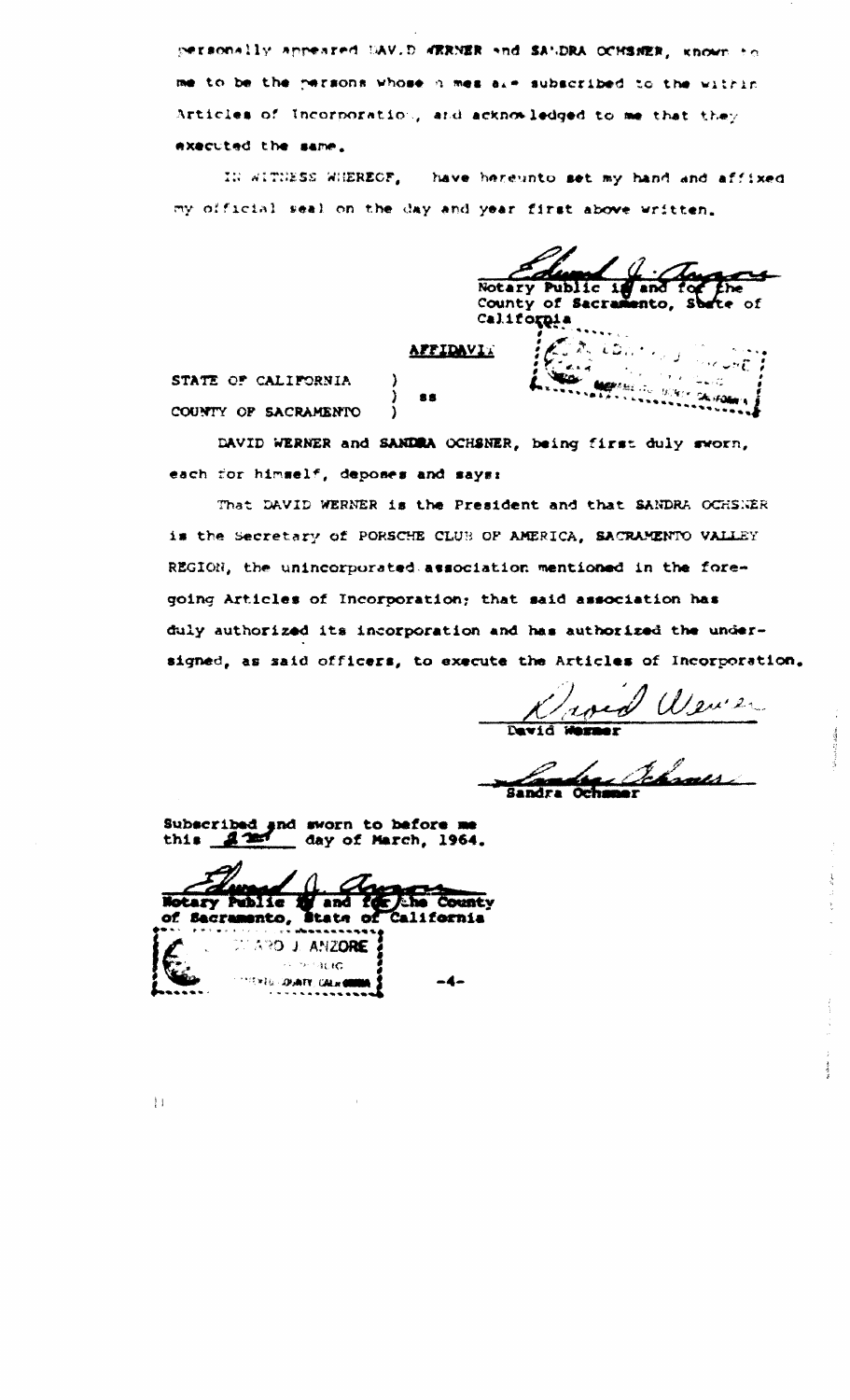**Internal Revenue Service District Director** 

24 JUN 1982 Date:

 $\triangleright$ 

Department of the Treasury

 $\mathbf{E} \times 1$ **ST: TO: Remine to Number:** 

94-2821850 **Internal Revenue Code** Section 501(c)(7)

**Accounting Period Ending:** 

December 31<br>Form 990 Required: X Yes [] No

**Person to Contact:** Desk Officer **Contact Telephone Number:** (415) 556-5353

Valley Region P.O. Box 254651 Sacramento, CA 95825

Porsche Club of America Secremento

Dear Applicant:

Based on information supplied, and assuming your operations will be as stated in your application for recognition of exemption, we have determined you are exempt from Federal income tax under the provisions of the Internal Revenue Code section indicated above.

Unless specifically excepted, you are liable for taxes under the Federal Insurance Contributions Act (social security taxes) for each employee to whom you pay \$100 or more during a calendar year. And, unless excepted, you are also liable for tax under the Federal Unemployment Tax Act for each employee to whom you pay \$50 or more during a calendar quarter if, during the current or preceding calendar year, you had one or more employees at any time in each of 20 calendar weeks or you paid wages of \$1,500 or more in any calendar quarter. If you have any questions about excise, employment or other Federal taxes, please address them to this office.

If your purposes, character, or method of operation change, please let us know so we can consider the effect of the change on your exempt status. Also, you should inform us of all changes in your name or address.

The block checked at the top of this letter shows whether you must file Form 990. Return of Organization Exempt from Income Tax. If the Yes box is checked. you are only required to file Form 990 if your gross receipts each year are normally more than \$10,000. If a return is required, it must be filed by the 15th day of the fifth month after the end of your annual accounting period. The law provides for a penalty of \$10 a day, up to a maximum of \$5,000, when a return is filed late, unless there is reasonable cause for the delay. This penalty may also be charged if a return is not complete. So, please make sure your return is complete before you file it.

You are not required to file Federal income tax returns unless you are subject to the tax on unrelated business income under section 511 of the Internal Revenue

(over)

P.O. Box 36040, San Francisco, Calif. 94102

Letter 948(DO) (3-79)

 $\mathbf{I}$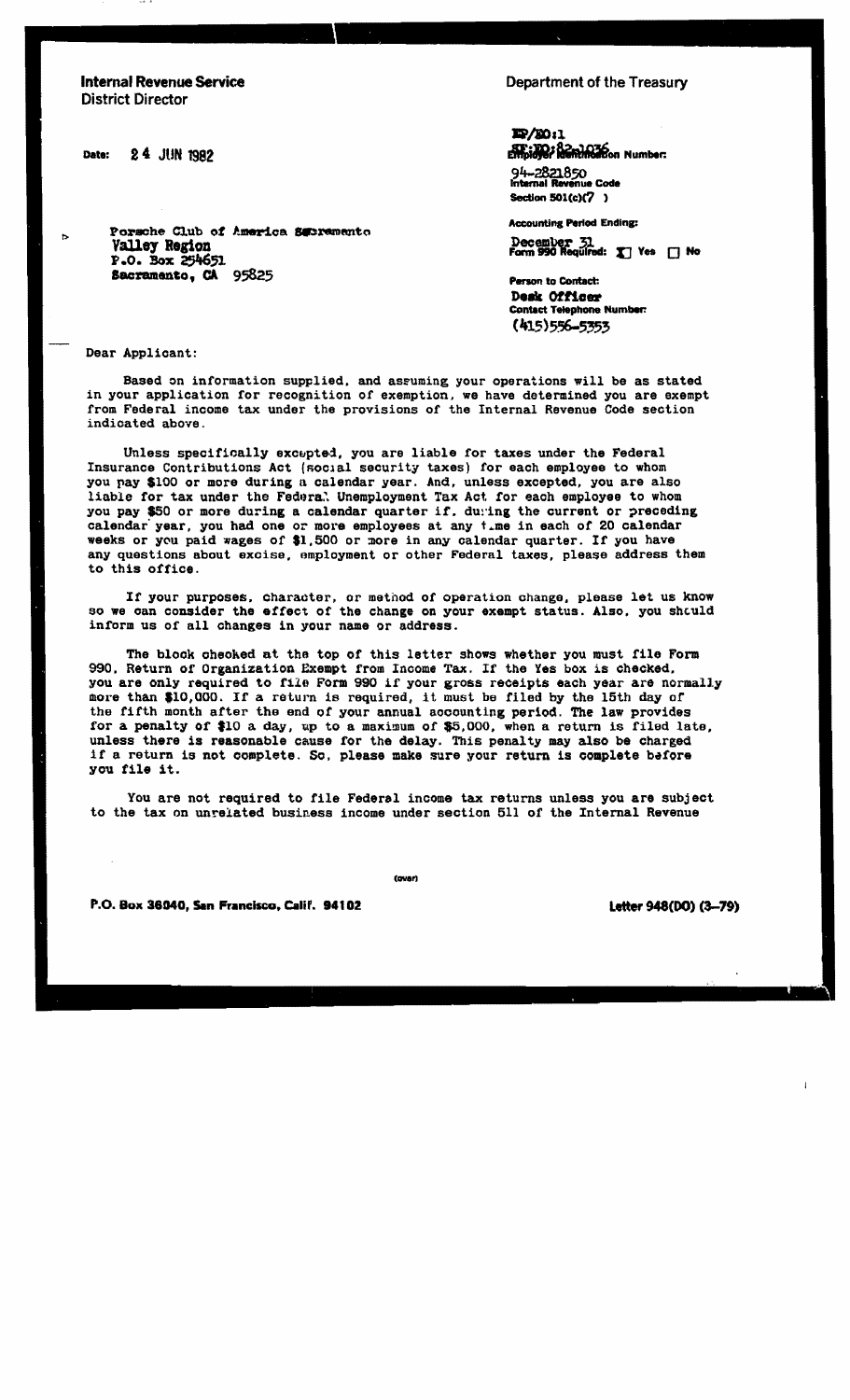Code. If you are subject to this tax, you must file an income tax return on Form 990-T. In this letter we are not determining whether any of your present or proposed activities are unrelated trade or business as defined in Code section 513.

 $\overline{a}$ 

You need an employer identification number even if you have no employees. If an employer identification number was not entered on your application, a numbor will be assigned to you and you will be advised of it. Please use that number on all returns you file and in all correspondence with the Internal Revenue Service.

Because this letter could help resolve any questions about your exempt status. you should keep it in your permanent records.

If you have any questions, please contact the person whose name and telephone number are shown in the heading of this letter.

Sincerely yours.

#### District Director

Contributions made to you aremot deductible by the donors as charitable contributions as defined in section 170(c) of the Code.

It should be noted that a section  $501(c)(7)$  organisation is permitted to receive up to 35 percent of its gross receipts, including investment income, from sources outside its membership without losing its tax-exempt status. Of the 35 percent, not more t than 15 percent of the gross receipts may be derived from the use of the club's facilities or services by the general public.

Δ

Letter 948(DO) (3-79)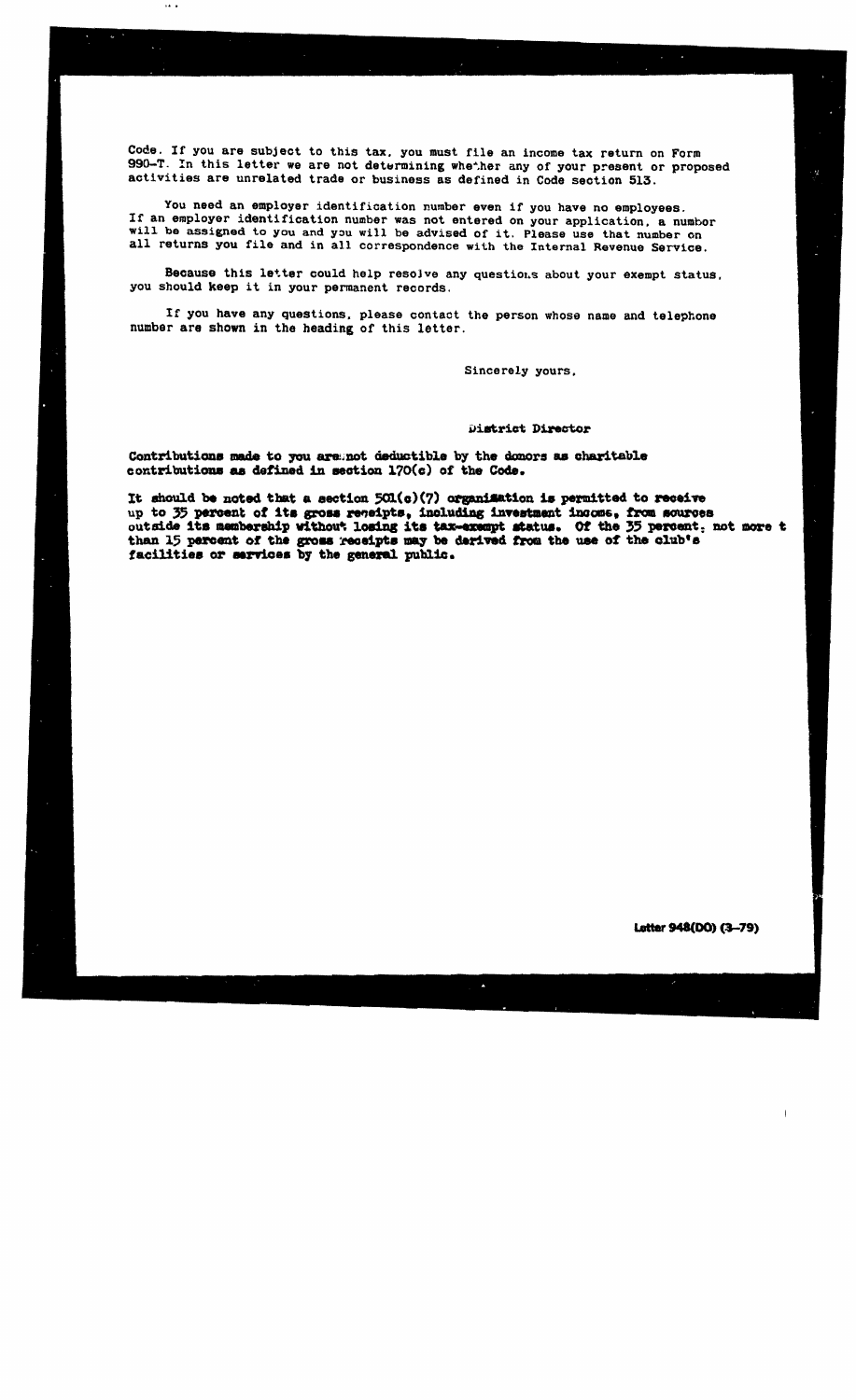**5:14 PM 03/05/17**

# **Porsche Club of America Account Listing**

| Account                                                             | Type                | <b>March 5, 2017</b><br>Description                                                                                 |             |
|---------------------------------------------------------------------|---------------------|---------------------------------------------------------------------------------------------------------------------|-------------|
| PayPal                                                              | Bank                | PayPal                                                                                                              |             |
| Petty Cash                                                          | Bank                |                                                                                                                     |             |
|                                                                     |                     |                                                                                                                     |             |
| Wells Fargo Checking 6257<br>Wells Fargo Savings 5978               | Bank<br>Bank        |                                                                                                                     |             |
| Wells Fargo Time Deposit 8092                                       | Bank                |                                                                                                                     |             |
| <b>Accounts Receivable</b>                                          |                     |                                                                                                                     |             |
|                                                                     |                     | Accounts Receivable Unpaid or unapplied customer invoices and credits                                               |             |
| Deposits                                                            |                     | Other Current Asset deposits put down to be returned<br>Other Current Asset Costs of inventory purchased for resale |             |
| <b>Inventory Asset</b><br>Other Receivable                          |                     | Other Current Asset Overpayment of reimbursements that are to be repaid to the club.                                |             |
| <b>Undeposited Funds</b>                                            | Other Current Asset | Funds received, but not yet deposited to a bank account                                                             |             |
| Furniture and Equipment                                             | <b>Fixed Asset</b>  | Furniture and equipment with useful life exceeding one year                                                         |             |
| Furniture and Equipment: Trailer                                    | <b>Fixed Asset</b>  |                                                                                                                     |             |
| Marketable Securities                                               | Other Asset         | Investments in stocks or bonds, singly or in mutual funds                                                           |             |
| <b>Other Assets</b>                                                 | Other Asset         | Assets used for program-related purposes other than current or fixed assets                                         |             |
| Security Deposits Asset                                             | Other Asset         | Deposits and other returnable funds held by other entities                                                          |             |
| <b>Accounts Payable</b>                                             | Accounts Payable    | Unpaid or unapplied vendor bills or credits                                                                         |             |
| Wells Fargo Credit Card                                             | Credit Card         |                                                                                                                     |             |
| Wells Fargo Credit Card: Wells Fargo Credit Card - 7338 Credit Card |                     | 7338- Collin Fat                                                                                                    |             |
| Wells Fargo Credit Card: Wells Fargo Credit Card - 7452 Credit Card |                     | 7452 - Joy Nieslony                                                                                                 |             |
| Wells Fargo Credit Card: Wells Fargo Credit Card - 9211 Credit Card |                     | 9211 - Steve Barker                                                                                                 |             |
| Wells Fargo Credit Card: Wells Fargo Credit Card - 9472 Credit Card |                     | 9472 - Kirk Bradford                                                                                                |             |
| Wells Fargo Credit Card: WF Credit Card - 8810 CLOSEE Credit Card   |                     | 8810 - Janet Conner                                                                                                 |             |
| Wells Fargo Credit Card: WF Credit Card - 8828 CLOSEL Credit Card   |                     | 8828 - Collin Fat                                                                                                   |             |
| Wells Fargo Credit Card: WF Credit Card - 8836 CLOSEE Credit Card   |                     | 8836 - Steve Baraker                                                                                                |             |
| Wells Fargo Credit Card: WF Credit Card - 8840 CLOSEE Credit Card   |                     | 8844 - Kirk Bradford                                                                                                |             |
| <b>Other Liabilities</b>                                            | Long Term Liability | Liabilities other than payroll, accounts and grants payable, deferred revenue, loans, bonds, or mortgages           |             |
| <b>Opening Balance Equity</b>                                       | Equity              | Opening balances during setup post to this account. The balance of this account should be zero after                |             |
|                                                                     |                     | completing your setup                                                                                               |             |
| Perm. Restricted Net Assets                                         | Equity              | Other Income                                                                                                        |             |
| Temp. Restricted Net Assets                                         | Equity              | Other Income                                                                                                        |             |
| <b>Unrestricted Net Assets</b>                                      | Equity              | Other Income                                                                                                        |             |
| Direct Public Support                                               | Income              | Contributions (including the amount of dues greater than the value of benefits received), gifts, donations,         |             |
|                                                                     |                     | grants, bequests, legacies, pledges                                                                                 |             |
| Direct Public Support: Corporate Contributions                      | Income              | Contributions from corporations, sponsorships                                                                       |             |
| Direct Public Support: Gifts in Kind - Goods                        | Income              | Donated goods, non-cash gifts and contributions, donated inventory                                                  |             |
| Event Income                                                        | Income              | Fundraising special events, dinners, carnivals, raffles, bingo, other gaming                                        |             |
| Event Income: Charity Income                                        | Income              |                                                                                                                     |             |
| Event Income: Event Fees                                            | Income              | Payments by attendees that exceed the retail value of the goods or services given                                   |             |
| Event Income: Member Donations                                      | Income              |                                                                                                                     |             |
| Event Income: Share the Wealth                                      | Income              |                                                                                                                     |             |
| Event Income: Special Events Sales (Nongift)                        | Income              | Payments by attendees for the retail value of goods or services given                                               |             |
| Investments                                                         | Income              | Revenue from investments in cash, securities, and property                                                          |             |
| Investments: Interest-Savings, Short-term CD                        | Income              | Interest received from savings, CDs, and other short-term investments                                               |             |
| Other Types of Income                                               | Income              | Revenue from program-related sales, advertising, etc.                                                               |             |
| Other Types of Income: Advertising Sales                            | Income              | Sales of advertising space in publications, etc.                                                                    |             |
| Other Types of Income: Inventory Sales                              | Income              | Gross sales of inventory held for re-sale                                                                           |             |
| Other Types of Income: Miscellaneous Revenue                        | Income              | Revenue from occasional or non-material activities                                                                  |             |
| Program Income                                                      | Income              | Program service fees, member dues and assessments                                                                   |             |
| Program Income: Badge Income                                        | Income              |                                                                                                                     |             |
| Program Income: Drifter Subscriptions                               | Income              |                                                                                                                     |             |
| Program Income: Dual Member Dues                                    | <b>Income</b>       |                                                                                                                     |             |
| Program Income: Member Assessments                                  | Income              | Assessments of members that compare reasonably with the benefits provided, whether used or not                      |             |
| Program Income: Membership Dues                                     | Income              | Member dues that compare reasonably with membership benefits available, whether used or not                         |             |
| Program Income: PCA Rebate                                          | Income              |                                                                                                                     |             |
| Cost of Goods Sold                                                  | Cost of Goods Sold  | Costs of items purchased and then sold to customers                                                                 |             |
| Cost of Sales - Inventory Sales                                     | Cost of Goods Sold  | Costs related to sales of program-related inventory - supplies, materials, direct and indirect labor,               |             |
|                                                                     |                     | not marketing or distribution                                                                                       |             |
| <b>Reconciliation Discrepancies</b>                                 | Expense             | Discrepancies between bank statements and company records                                                           |             |
| <b>Business Expenses</b>                                            | Expense             | Expenses of creating and maintaining the organization's business entity                                             |             |
| <b>Business Expenses: Awards and Grants</b>                         | Expense             | Program-related awards, grants, benefits, individual assistance                                                     | Page 1 of 2 |
| <b>Business Expenses: Bank Fees</b>                                 | Expense             |                                                                                                                     |             |